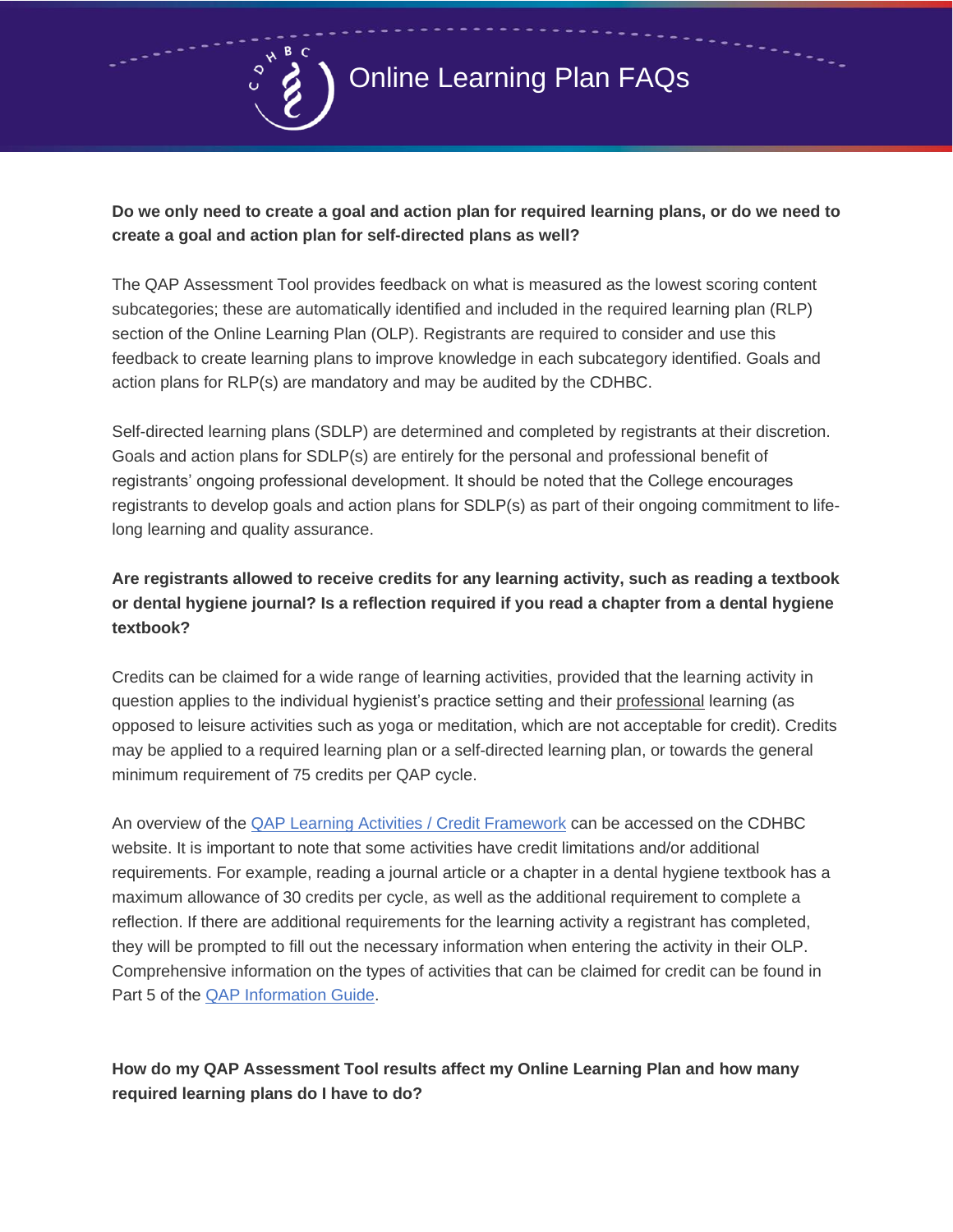Each question on the QAP Assessment Tool corresponds to a dental hygiene [content subcategory.](file:///C:/Users/mmollberg/AppData/Local/Microsoft/Windows/INetCache/Content.Outlook/2HRM7907/cdhbc.com/Documents/QAP-Content-Categories-Expanded-Definitions.aspx) Each registrant's lowest scoring area(s) will be added to the required learning section of their OLP. Registrants who score low in many areas will need to develop more required learning plans. Required learning plans are auto populated within a registrant's OLP by content sub-category, and registrants will need to create a goal and action plan, link learning activities and reflect on their overall completion of each required learning plan.

## **Is there a minimum number of activities or credits that should be applied towards each required learning plan?**

There is no specific requirement placed on the amount of *credits* that should be applied towards each learning plan. However, the College suggests a default minimum of two learning *activities* per required learning plan. Each registrant is responsible for determining how many or few activities and credits are appropriate for their learning needs in order to fulfill the goals identified in their learning plan(s).

For example, a registrant may have initially decided to attend a 2.5-hour course as a learning activity within a required learning plan. However, upon reflection, the registrant then determines that the course did not sufficiently address their identified learning plan as expected. As such, they decide to pursue additional learning activities to satisfy the learning plan – specifically, they also attend a 2 hour webinar and read a newly published peer reviewed dental hygiene journal article on the same topic.

The following example demonstrates how the registrant then chose to apply the credits obtained toward the one required learning plan. *Please keep in mind that this is only one example of how activity credits may be applied within the OLP*:

- Within the Required Learning Plan:
	- **EXECT** After reading the journal article the registrant applied 1 credit toward this learning plan.
	- Upon completion of the webinar the registrant applied 2 credits toward this learning plan.
		- $\checkmark$  The registrant determined that these two activities addressed their required learning plan, so they linked them to the plan and marked the plan as complete.
- The registrant then chose not to link the in-person course to this specific required learning plan and the 2.5 credits were considered self-directed learning.
- From these three activities, a total of 5.5 credits were counted towards the minimum of 75 credits for this registrant's cycle – 3 credits towards the fulfillment of the required learning plan and 2.5 credits as self-directed learning.